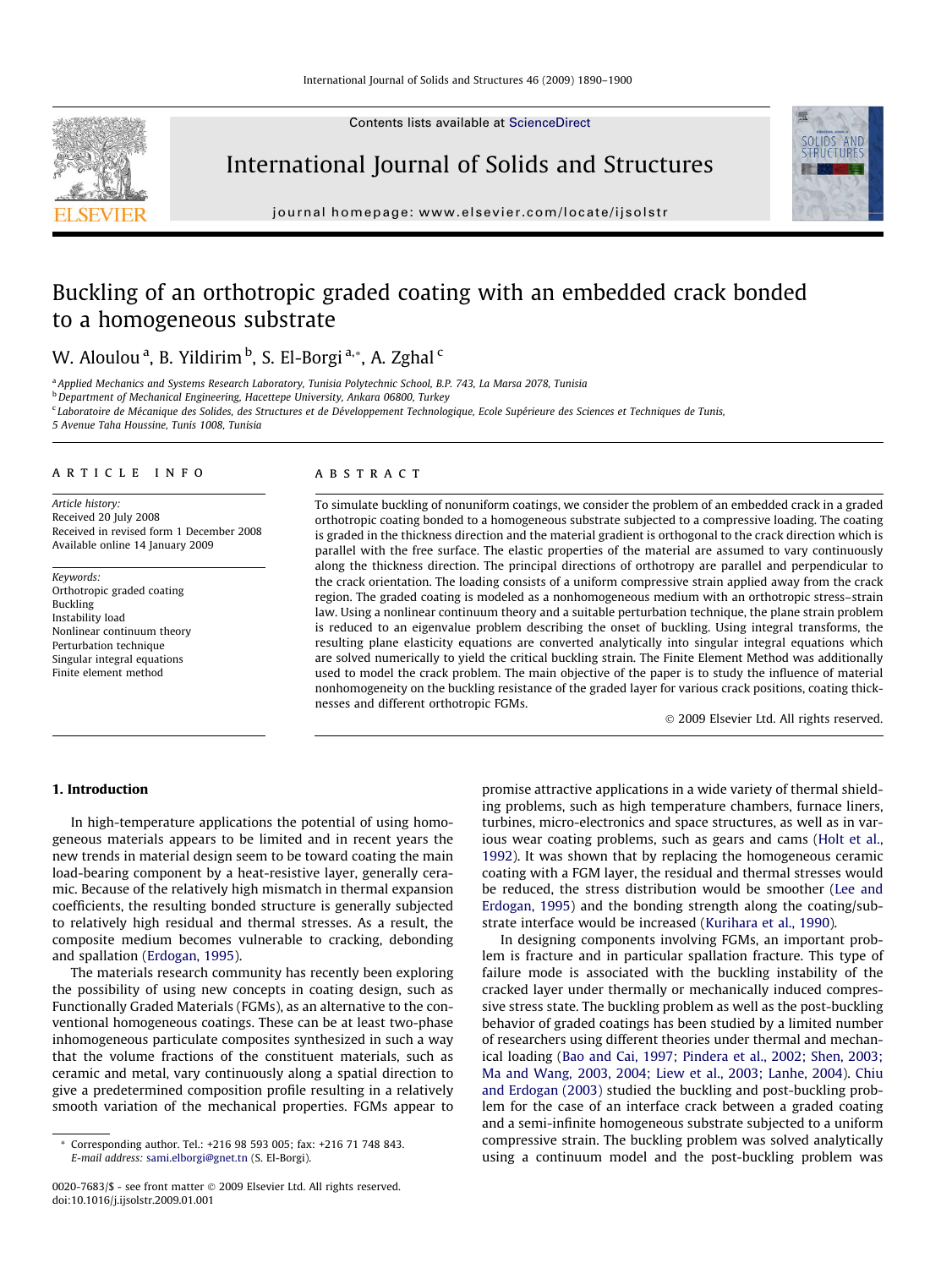<span id="page-1-0"></span>solved using a geometrically nonlinear finite element procedure. The same geometry was considered by El-Borgi et al. who performed a first-order analysis to compute the stress intensity factors under the effect of thermo-mechanical loading ([El-Borgi et al.,](#page-9-0) [2003, 2006a\)](#page-9-0) and under frictional Hertzian contact loading ([El-Borgi et al., 2004\). El-Borgi et al. \(2006b\)](#page-9-0) performed a secondorder analysis to study the buckling problem.

In all the above studies, the graded material considered is assumed to be isotropic. However, because of the nature of the processing techniques used in their manufacturing, FGMs are seldom isotropic. For example, [Sampath et al. \(1995\)](#page-10-0) showed that graded materials processed by a Plasma Spray Technique generally have a lamellar structure where flattened splats and relatively weak splat boundaries create an oriented material with higher stiffness and weak cleavage planes parallel to the boundaries. Furthermore, [Kaysser and Ilschner \(1995\)](#page-9-0) showed that graded materials processed by the Electron Beam Physical Vapour deposition technique may lead to a columnar structure which leads to higher stiffness in the thickness direction and weak facture planes perpendicular to the boundary. Therefore, in studying fracture mechanics of FGMs, the orthotropic character of these materials has to be taken into account. A limited number of studies in the literature dealt with the fracture mechanics of orthotropic FGMs. [Ozturk and Erdogan](#page-10-0) [\(1997\)](#page-10-0) studied the mode I crack problem in an orthotropic graded infinite medium with a crack perpendicular to the material gradient using the method of singular integral equations. They later extended this problem to the case of mixed-mode crack [\(Ozturk and](#page-10-0) [Erdogan, 1999](#page-10-0)). [Guo et al. \(2004\)](#page-9-0) investigated the mode I crack problem in a functionally graded orthotropic strip under static loading for internal crack and edge crack perpendicular to the boundaries. [Guo et al. \(2005\)](#page-9-0) computed dynamic stress intensity factors for orthotropic FGM layers using the method of singular integral equations. [Gu and Asaro \(1997\)](#page-9-0) performed theoretical studies to evaluate mixed-mode stress intensity factors (SIFs) and phase angles for a graded orthotropic four point bend specimen. [Chen et al. \(2002\)](#page-9-0) studied the dynamic crack problem of a functionally graded orthotropic strip for a transient internal crack. [Feng et al. \(2003\)](#page-9-0) considered the mode III crack problem in an orthotropic functionally graded strip. Other studies adopted finite element methodologies for fracture analysis of orthotropic FGMs, which include crack closure method [\(Kim and Paulino, 2002\)](#page-9-0), mixed-mode J-integral [\(Kim and Paulino, 2003a](#page-9-0)), interaction integral ([Kim and Paulino, 2003b](#page-9-0)), continuum shape sensitivity method ([Rao and Rahman, 2005\)](#page-10-0) and equivalent domain integral [\(Dag,](#page-9-0) [2006](#page-9-0)). [Dag et al. \(2004, 2007\) and Chen \(2005\)](#page-9-0) used the singular integral equation method and computational techniques for the evaluation of mixed-mode stress intensity factors in orthotropic FGMs.

In this paper, we consider the plane strain buckling problem of an orthotropic graded coating bonded to a semi-infinite homogeneous medium with a crack embedded in the FGM layer and parallel to the free surface. The FGM medium is considered as a nonhomogeneous orthotropic material with a material gradient varying exponentially along the coating thickness. The principal directions of orthotropy are parallel and perpendicular to the crack orientation. The composite medium is subjected to a uniform compressive strain applied away from the crack region. Under in-plane loading, the linear elastic small deformation theory gives only a trivial solution and does not produce instability regardless of the relative dimensions and the load amplitude. Therefore, using a nonlinear continuum theory and a suitable perturbation technique, the problem is solved analytically using the method of singular integral equations as well as numerically using the finite element method resulting in an eigenvalue problem in which the instability load is evaluated numerically. The advantage of this dual approach methodology is that it permits a direct comparison between analytical and numerical results leading to the development of a reliable numerical predictive capability for this type of problems. This study is an extension of our previous work [\(El-Borgi et al., 2006b\)](#page-9-0) in which the graded layer is modelled as isotropic instead of orthotropic.

#### 2. Problem description and analytical formulation

As shown in Fig. 1, the problem under consideration consists of an infinitely long graded coating of thickness  $h = h_1 + h_2$ , bonded to a homogeneous semi-infinite medium. The graded coating contains an embedded crack of length  $2a$  along the x-axis and is located at a distance  $h_1$  from the interface and at a depth  $h_2$  from the top surface of the coating. The composite medium is subjected to a uniform compressive strain applied away from the crack region. The graded material is assumed to be nonhomogeneous and orthotropic with a material gradient oriented along the  $y$ -direction. For the graded coating, the Poisson's ratio  $v$  is assumed to be constant because the effect of its variation on the crack-tip stress intensity factors was shown to be negligible ([Delale and](#page-9-0) [Erdogan, 1983; Erdogan and Wu, 1996](#page-9-0)) and is equal to the same value as that of the homogeneous substrate. The elastic stiffness constants  $c_{11}$ ,  $c_{22}$ ,  $c_{12}$ ,  $c_{66}$  and  $\mu_1$  of the orthotropic FGM layer depend on the y-coordinate only and are assumed to be proportional with an exponential type of variation as follows [\(Chen et al., 2002\)](#page-9-0):

$$
c_{11} = c_{110}e^{\beta y}, \quad c_{22} = c_{220}e^{\beta y}, \tag{1a, b}
$$

$$
c_{12} = c_{120}e^{\beta y}, \quad \mu_1 = c_{66} = c_{660}e^{\beta y}, \tag{1c,d}
$$



Fig. 1. Geometry and loading of the crack problem.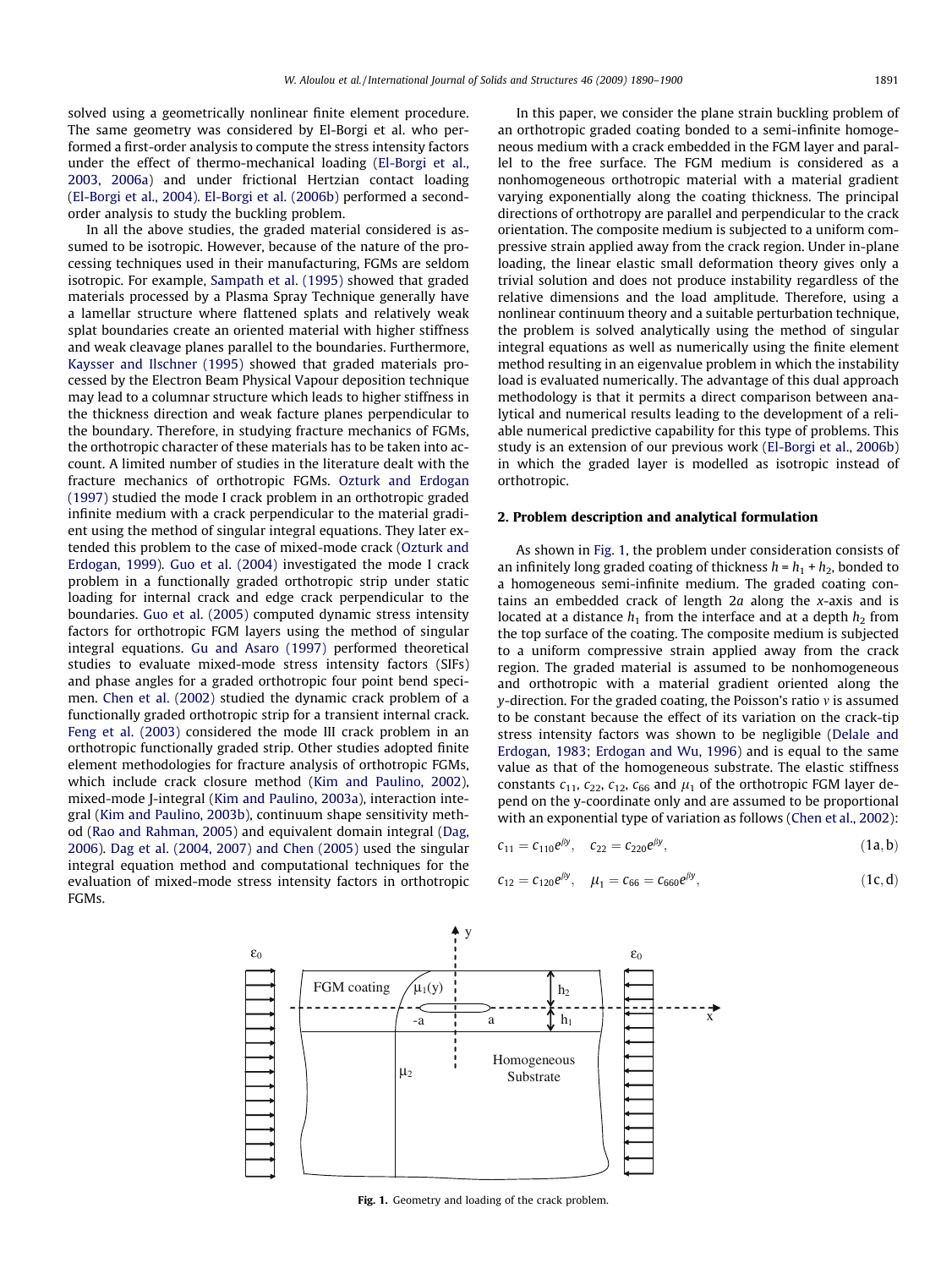<span id="page-2-0"></span>where  $c_{110}$ ,  $c_{220}$ ,  $c_{120}$ ,  $c_{660}$  are the values of the material properties of the orthotropic strip along the axis  $y = 0$  and  $\beta$  is the nonhomogeneity parameter controlling their variation in the FGM coating.

For the isotropic homogeneous substrate, the shear modulus  $\mu_2$ is a constant and is equal to the value of the FGM coating shear modulus at the interface thereby ensuring the continuity of the interface, as given below,

$$
\mu_2 = c_{660} \exp(-\beta h_1). \tag{2}
$$

It can be easily shown that the continuity of the mechanical properties between the two media can be imposed only in the shear modulus. It can be shown that attempting to impose the continuity of the others properties leads to a violation of the orthotropic model of the coating.

The basic equations of the plane problem in both domains are the equilibrium equations with body forces neglected, the strain– displacement relationships and the linear elastic stress–strain law. The equilibrium equations based on finite deformation theory of elasticity can be expressed as follows ([Bazant and Cedolin,](#page-9-0) [2003\)](#page-9-0):

$$
\sigma_{ij,j} + (\sigma_{ik} u_{i,k})_{j} = 0, \quad (i,j,k = x,y), \tag{3}
$$

where  $u_i$  and  $\sigma_{ij}$  are, respectively, the components of the displacement and the second Piola–Kirchhoff stress.

Based on finite deformation theory of elasticity, the Green– Lagrange strain–displacement relations are given by ([Bazant and](#page-9-0) [Cedolin, 2003\)](#page-9-0):

$$
\varepsilon_{ij} = \frac{1}{2} (u_{i,j} + u_{j,i} + u_{k,i} u_{kj}), \quad (i,j,k = x,y),
$$
 (4)

where  $\varepsilon_{ii}$  are the components of the Green–Lagrange strain tensor and the comma indicates a differentiation.

The linear elastic stress–strain law using small deformation theory of elasticity for an orthotropic material is given by

$$
\sigma_{xx} = c_{11}\varepsilon_{xx} + c_{12}\varepsilon_{yy},\tag{5a}
$$

$$
\sigma_{yy} = c_{12}\varepsilon_{xx} + c_{22}\varepsilon_{yy},\tag{5b}
$$

$$
\sigma_{xy} = 2c_{66}\varepsilon_{xy}.\tag{5c}
$$

For the FGM layer, material properties have the following expressions, for generalized plane stress conditions

$$
c_{11} = \frac{E_1^2}{E_1 - E_2 v_{12}^2}, \quad c_{22} = \frac{E_1 E_2}{E_1 - E_2 v_{12}^2},
$$
  
\n
$$
c_{12} = \frac{E_1 E_2 v_{12}}{E_1 - E_2 v_{12}^2}, \quad c_{66} = \mu_1,
$$
  
\n(6a-d)

and for plane strain conditions

$$
c_{11} = \frac{E_1^2 (E_2 - E_3 v_{23}^2)}{E_1 (E_2 - E_3 v_{23}^2) - E_2 (E_2 v_{12}^2 + E_3 v_{13} (v_{13} + 2 v_{12} v_{23}))},
$$
(7a)

$$
c_{22} = \frac{E_2^2 (E_1 - E_3 v_{13}^2)}{E_1 (E_2 - E_3 v_{23}^2) - E_2 (E_2 v_{12}^2 + E_3 v_{13} (v_{13} + 2 v_{12} v_{23}))},
$$
(7b)

$$
c_{12} = \frac{E_1 E_2 (E_2 V_{12} + E_3 V_{13} V_{23})}{E_1 (E_2 - E_3 V_{23}^2) - E_2 (E_2 V_{12}^2 + E_3 V_{13} (V_{13} + 2V_{12} V_{23}))},
$$
(7c)

$$
c_{66} = \mu_1,\tag{7d}
$$

where  $E_1$ ,  $E_2$ ,  $E_3$  are the elastic moduli in the FGM along x, y and z axes, respectively, and  $v_{12}$ ,  $v_{13}$  and  $v_{23}$  are the Poisson's ratios in planes xy, xz and yz, respectively.

For the homogeneous isotropic substrate, two elastic constants  $\mu_2$  and  $\kappa$ , namely the shear modulus and the Kolosov constant, are required to model the material stress–strain law. Instead of using  $\mu_2$  and  $\kappa$ , one can use four dependant parameters  $c_{11}$ ,  $c_{22}$ ,  $c_{12}$  and  $c_{66}$  which can be written in terms of  $\mu_2$  and  $\kappa$  as follows:

$$
c_{11} = \mu_2 \frac{1+\kappa}{\kappa - 1}, \quad c_{22} = \mu_2 \frac{1+\kappa}{\kappa - 1}, \quad c_{12} = \mu_2 \frac{3-\kappa}{\kappa - 1}, \quad c_{66} = \mu_2,
$$
\n(8a-d)

where  $\kappa$  = 3 – 4 $\nu$  for plane strain and  $\kappa = \frac{3-\nu}{1+\nu}$  for generalized plane stress in which  $v$  is the Poisson's ratio.

A set of linearized governing equations for the buckling analysis may be obtained using the adjacent equilibrium concept which means taking a small deviation from the critical equilibrium configuration [\(Bazant and Cedolin, 2003\)](#page-9-0). The equilibrium state is assumed to exist at a bifurcation point denoted by (0). Therefore, the displacements, stresses and deformations for a configuration adjacent to the critical state can be expressed, respectively, by

$$
u_i = u_i^{(0)} + u_i^*, \quad \sigma_{ij} = \sigma_{ij}^{(0)} + \sigma_{ij}^*, \quad \varepsilon_{ij} = \varepsilon_{ij}^{(0)} + \varepsilon_{ij}^*,
$$
 (9a-c)

where the quantity with the asterisk indicates a small deviation from the critical state.

Substituting (9) into Eqs. (3) and (4) yields

$$
\sigma_{ij,j}^{(0)} + (\sigma_{jk}^{(0)} u_{i,k}^{(0)})_j + \sigma_{ij,j}^* + (\sigma_{jk}^{(0)} u_{i,k}^*)_j + (\sigma_{jk}^* u_{i,k}^{(0)})_j + (\sigma_{jk}^* u_{i,k}^*)_j = 0,
$$
\n(10)

$$
\varepsilon_{ij}^* + \varepsilon_{ij}^{(0)} = \frac{1}{2} (u_{ij}^{(0)} + u_{ij}^* + u_{j,i}^{(0)} + u_{j,i}^* + u_{k,i}^{(0)} u_{kj}^{(0)} + u_{k,i}^{(0)} u_{kj}^* + u_{k,i}^* u_{kj}^{(0)} + u_{k,i}^* u_{kj}^*).
$$
\n(11)

Using the equilibrium of the original configuration, neglecting the higher order terms,  $(\sigma_{jk}^* u_{ik}^*)_j$  for example, and assuming that the derivatives of the displacements for the original configuration are very small  $(u_{i,k}^{(0)} \ll 1)$ , the above equations are reduced to

$$
\sigma_{ijj}^* + (\sigma_{jk}^{(0)} u_{i,k}^*)_j = 0, \quad (i,j,k = x,y), \tag{12}
$$

$$
\varepsilon_{ij}^* = \frac{1}{2} (u_{i,j}^* + u_{j,i}^*), \quad (i,j = x, y), \tag{13}
$$

where  $\sigma_{jk}^{(0)}$  are the components of the stress tensor at the boundary of the original equilibrium configuration.

To determine these components, the boundary conditions from the original equilibrium configuration are first written as follows:

$$
\epsilon_{xx}^{(0)} = -\epsilon_0, \quad \sigma_{yy}^{(0)} = 0, \quad \sigma_{xy}^{(0)} = 0.
$$
 (14a-c)

Substituting Eqs. (14a) and (14b) into (5) gives the last component  $\sigma_{xx}^{(0)}$ 

$$
\sigma_{xx}^{(0)} = \left(\frac{c_{12}^2}{c_{22}} - c_{11}\right) \varepsilon_0.
$$
\n(15)

Substituting  $(14b,c)$  and  $(15)$  into the equilibrium equations of adjacent equilibrium configuration (12) yields

$$
\frac{\partial \sigma_{xx}^*}{\partial x} + \frac{\partial \sigma_{xy}^*}{\partial y} + \left( \left( \frac{c_{12}^2}{c_{22}} - c_{11} \right) \epsilon_0 \right) \frac{\partial^2 u^*}{\partial x^2} = 0, \tag{16a}
$$

$$
\frac{\partial \sigma_{xy}^*}{\partial x} + \frac{\partial \sigma_{yy}^*}{\partial y} + \left( \left( \frac{c_{12}^2}{c_{22}} - c_{11} \right) \varepsilon_0 \right) \frac{\partial^2 v^*}{\partial x^2} = 0, \tag{16b}
$$

where  $u_x^*$  and  $u_y^*$  were replaced in the above equations by  $u^*$  and  $v^*$ .

It is important to note that if the small deformation theory is used instead of the finite deformation theory, then the terms containing  $\varepsilon_0$  will not appear in the above equations. In fact, these terms are present because of the inclusion of the nonlinear terms appearing in both Eqs. (3) and (4).

From the stress-strain law (5), the  $(\sigma_{ij}^* - \varepsilon_{ij}^*)$  relations may be expressed as follows:

$$
\sigma_{xx}^* = c_{11} \varepsilon_{xx}^* + c_{12} \varepsilon_{yy}^*, \tag{17a}
$$

$$
\sigma_{yy}^* = c_{12} \varepsilon_{xx}^* + c_{22} \varepsilon_{yy}^*,\tag{17b}
$$

$$
\sigma_{xy}^* = 2c_{66}\varepsilon_{xy}^*.\tag{17c}
$$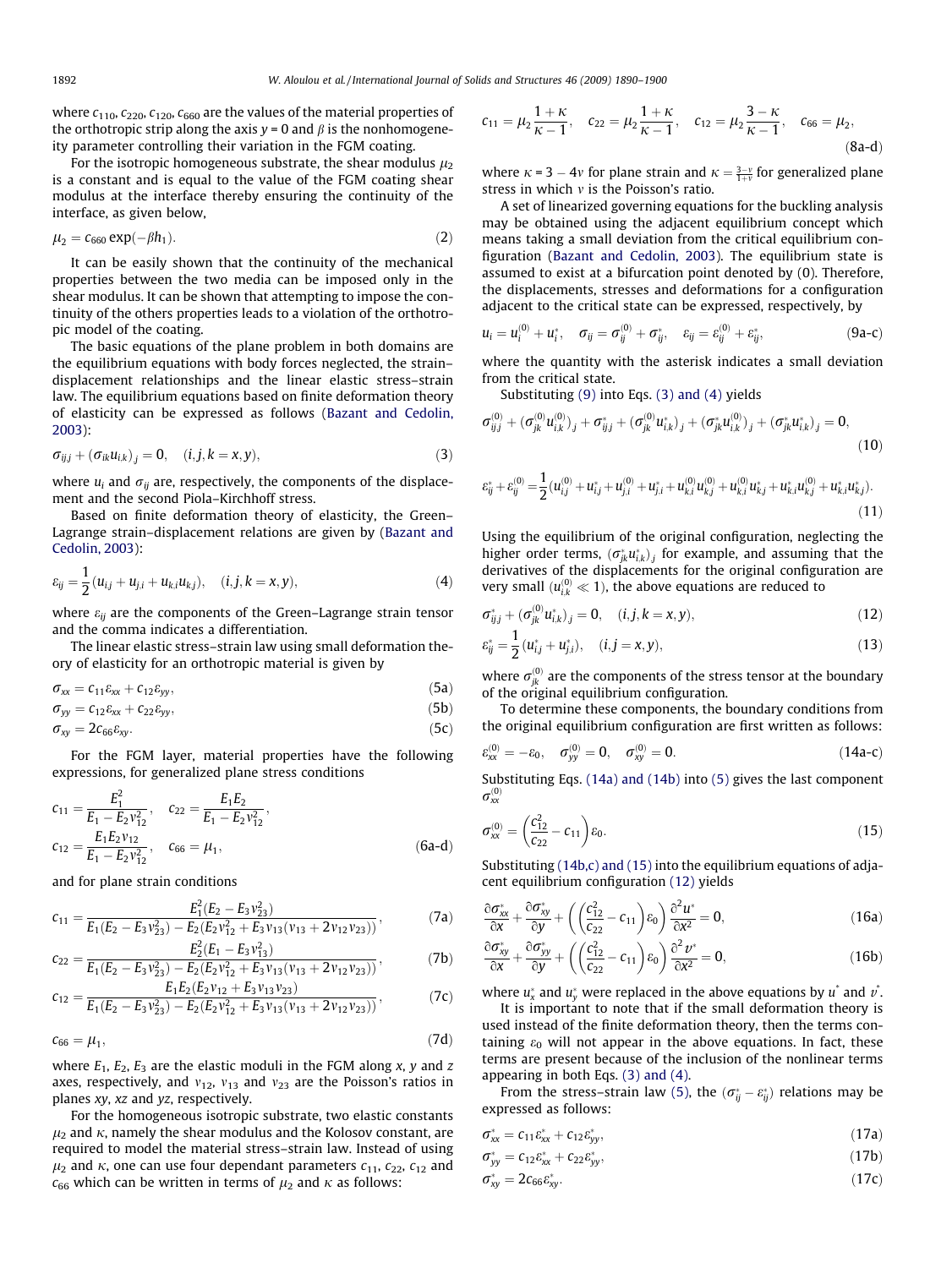<span id="page-3-0"></span>Substituting [\(1a–d\) and \(13\)](#page-1-0) into [\(17\)](#page-2-0) and the resulting expressions into [\(16\)](#page-2-0), the following governing equations for the buckling problem can be obtained:

$$
c_{110} \frac{\partial^2 u^*}{\partial x^2} + c_{660} \frac{\partial^2 u^*}{\partial y^2} + (c_{120} + c_{660}) \frac{\partial^2 v^*}{\partial x \partial y} + \beta c_{660} \frac{\partial u^*}{\partial y} + \beta c_{660} \frac{\partial v^*}{\partial x} + \left(\frac{c_{120}^2}{c_{220}} - c_{110}\right) \varepsilon_0 \frac{\partial^2 u^*}{\partial x^2} = 0, \quad -h_1 < y < h_2,\tag{18a}
$$

$$
c_{660}\frac{\partial^2 v^*}{\partial x^2} + c_{220}\frac{\partial^2 v^*}{\partial y^2} + (c_{120} + c_{660})\frac{\partial^2 u^*}{\partial x \partial y} + \beta c_{120}\frac{\partial u^*}{\partial x} + \beta c_{220}\frac{\partial v^*}{\partial y} + \left(\frac{c_{120}^2}{c_{220}} - c_{110}\right)\varepsilon_0\frac{\partial^2 u^*}{\partial x^2} = 0, \quad -h_1 < y \le h_2,
$$
\n(18b)

$$
(\kappa+1)\frac{\partial^2 u^*}{\partial x^2} + (\kappa-1)\frac{\partial^2 u^*}{\partial y^2} + 2\frac{\partial^2 v^*}{\partial x \partial y} - 8\frac{(\kappa-1)}{(\kappa+1)}\varepsilon_0\frac{\partial^2 u^*}{\partial x^2} = 0, \ \ y \le -h_1,
$$
\n(18c)

$$
(\kappa-1)\frac{\partial^2 v^*}{\partial x^2} + (\kappa+1)\frac{\partial^2 v^*}{\partial y^2} + 2\frac{\partial^2 u^*}{\partial x \partial y} - 8\frac{(\kappa-1)}{(\kappa+1)}\varepsilon_0\frac{\partial^2 u^*}{\partial x^2} = 0, \ \ y \le -h_1. \tag{18d}
$$

For simplicity in what follows, the asterisk appearing with the quantities is omitted. The above governing equations are subject to the following boundary conditions:

$$
\sigma_{xy}(x,y)=\sigma_{yy}(x,y)=0, \quad y\to-\infty, |x|<+\infty,
$$
\n(19a,b)

$$
\sigma_{xy}(x, h_2) = \sigma_{yy}(x, h_2) = 0, \quad |x| < +\infty,
$$
\n(20a, b)

$$
\sigma_{xy}(x,0^+) = \sigma_{xy}(x,0^-), \quad \sigma_{yy}(x,0^+) = \sigma_{yy}(x,0^-), \quad |x| > a, \tag{21a,b}
$$

$$
u(x, 0^+) = u(x, 0^-), \quad v(x, 0^+) = v(x, 0^-), \quad |x| > a,
$$
 (22a, b)

$$
\sigma_{xy}(x, -h_1^+) = \sigma_{xy}(x, -h_1^-),
$$
  
\n
$$
\sigma_{yy}(x, -h_1^+) = \sigma_{yy}(x, -h_1^-), \quad |x| < +\infty,
$$
\n(23a, b)

$$
u(x, -h_1^+) = u(x, -h_1^-), \quad v(x, -h_1^+) = v(x, -h_1^-), \quad |x| < +\infty, \quad (24a, b)
$$

$$
\sigma_{xy}(x,0^+) = \sigma_{xy}(x,0^-) = 0, \quad |x| \leqslant a,\tag{25a,b}
$$

$$
\sigma_{yy}(x,0^+) = \sigma_{yy}(x,0^-) = 0, \quad |x| \leqslant a. \tag{26a,b}
$$

Eqs. (19a,b) represent the regularity conditions at infinity  $y \rightarrow -\infty$  meaning vanishing stresses at  $y \rightarrow -\infty$ . Eqs. (20a,b) indicate that the top surface of the graded coating is free of tractions. Eqs. (21a,b) and (22a,b) describe, respectively, the continuity of stresses and displacements along the crack plane and outside the crack. Eqs. (23a,b) and (24a,b) describe, respectively, the continuity of stresses and displacements at the interface between the two materials. Finally, Eqs (25a,b) and (26a,b) indicate that no tractions are applied on the crack surfaces.

The following dimensionless quantities are defined and the bar appearing in these quantities is omitted thereafter for simplicity:

$$
\bar{\sigma}_{ij} = \sigma_{ij}/c_{660}, \quad \bar{\beta} = \beta a, \tag{27a,b}
$$

$$
(\bar{x}, \bar{y}) = (x, y)/a, \quad (\bar{u}, \bar{v}) = (u, v)/a,
$$
 (27c,d)

$$
\bar{c}_{110}=c_{110}/c_{660}, \quad \bar{c}_{220}=c_{220}/c_{660}, \quad \bar{c}_{120}=c_{120}/c_{660}. \qquad \qquad (27e,f)
$$

# 3. Singular integral equations

The plane elasticity equations (18a–d) are solved using standard Fourier transforms to yield the displacement field in the graded coating and in the homogeneous substrate which is expressed as follows:

$$
u(x,y) = \int_{-\infty}^{+\infty} \sum_{k=1}^{4} C_k(\lambda) e^{m_k y} e^{-ix\lambda} d\lambda, \quad 0 < y \le h_2,
$$
 (28a)

$$
v(x,y)=\int_{-\infty}^{+\infty}\sum_{k=1}^4C_k s_k(\lambda)e^{m_k y}e^{-ix\lambda}d\lambda,\quad 0
$$

$$
u(x,y)=\int_{-\infty}^{+\infty}\sum_{k=1}^4C_{k+4}(\lambda)e^{m_ky}e^{-ix\lambda}d\lambda,\quad -h_1 < y \leqslant 0,\qquad (28c)
$$

$$
\nu(x,y)=\int_{-\infty}^{+\infty}\sum_{k=1}^4C_{k+4}s_k(\lambda)e^{m_ky}e^{-ix\lambda}d\lambda,\quad -h_1
$$

$$
u(x,y) = \int_{-\infty}^{+\infty} \sum_{k=1}^{4} C_{k+8}(\lambda) e^{n_k y} e^{-ix\lambda} d\lambda, \quad y \leq -h_1,
$$
 (28e)

$$
\nu(x,y)=\int_{-\infty}^{+\infty}\sum_{k=1}^4C_{k+8}s_{k+4}(\lambda)e^{n_ky}e^{-ix\lambda}d\lambda,\quad y\leq -h_1.\tag{28f}
$$

In the above equations, the unknown functions  $C_{11}(\lambda)$  and  $C_{12}(\lambda)$ are both zero after applying the regularity conditions (19a,b), while the remaining unknowns  $C_k(\lambda)$  ( $k = 1, \ldots, 10$ ) are unknown functions determined from the boundary conditions (20)–(24).  $m_k(\lambda)$  $(k = 1, \ldots, 4)$  are the roots of the characteristic polynomial associated with the plane elasticity equations for the graded coating (18a,b) and  $n_k(\lambda)$  ( $k = 1, \ldots, 4$ ) are the roots of the characteristic polynomial associated with the plane elasticity equations for the homogeneous substrate (18c,d) which are all expressed as follows:

$$
m_1 = \left(-\frac{\beta}{2} - \sqrt{\frac{\beta^2}{4} + 2\kappa_0\lambda^2 + 4\lambda\sqrt{(\kappa_0^2 - \delta)\lambda^2 - \beta^2 v_0}}\right),\tag{29a}
$$

$$
m_2 = \left(-\frac{\beta}{2} - \sqrt{\frac{\beta^2}{4} + 2\kappa_0 \lambda^2 - 4\lambda \sqrt{(\kappa_0^2 - \delta)\lambda^2 - \beta^2 v_0}}\right),\tag{29b}
$$

$$
m_3 = \left(-\frac{\beta}{2} + \sqrt{\frac{\beta^2}{4} + 2\kappa_0\lambda^2 + 4\lambda\sqrt{(\kappa_0^2 - \delta)\lambda^2 - \beta^2 v_0}}\right),\tag{29c}
$$

$$
m_4 = \left(-\frac{\beta}{2} + \sqrt{\frac{\beta^2}{4} + 2\kappa_0\lambda^2 - 4\lambda\sqrt{(\kappa_0^2 - \delta)\lambda^2 - \beta^2\nu_0}}\right),
$$
 (29d)

$$
n_1 = \sqrt{1 - \frac{8\epsilon_0}{(\kappa + 1)}} |\lambda|, \quad n_2 = \sqrt{1 - \frac{8(\kappa - 1)}{(\kappa + 1)^2} \epsilon_0} |\lambda|,
$$
 (30a, b)

$$
n_3 = -\sqrt{1 - \frac{8\epsilon_0}{(\kappa + 1)}} |\lambda|, \quad n_4 = -\sqrt{1 - \frac{8(\kappa - 1)}{(\kappa + 1)^2} \epsilon_0} |\lambda|,
$$
 (30c, d)

where  $\kappa_0$ ,  $\delta$ ,  $v_0$  and  $s_k(k = 1,...,6)$  are, respectively, given by Eqs.  $(A.1)–(A.7)$ .

We now introduce the density functions

$$
\psi_1(x) = \frac{\partial}{\partial x} [u(x, 0^+) - u(x, 0^-)], \quad \psi_2(x) = \frac{\partial}{\partial x} [v(x, 0^+) - v(x, 0^-)],
$$
\n(31a, b)

which satisfy the following single-valuedness conditions:

$$
\int_{-1}^{+1} \psi_j(t)dt = 0 \quad (j = 1, 2), \quad \psi_j(x) = 0 \quad (j = 1, 2) \quad |x| \ge 1. \tag{32a,b}
$$

Applying the boundary conditions (20)–(24) yields the linear system of equations given by [\(A.8a–j\)](#page-8-0) in which the unknown functions  $C_k(\lambda)$  ( $k = 1, \ldots, 10$ ) are expressed in terms of the unknown density functions  $\psi_1$  and  $\psi_2$ .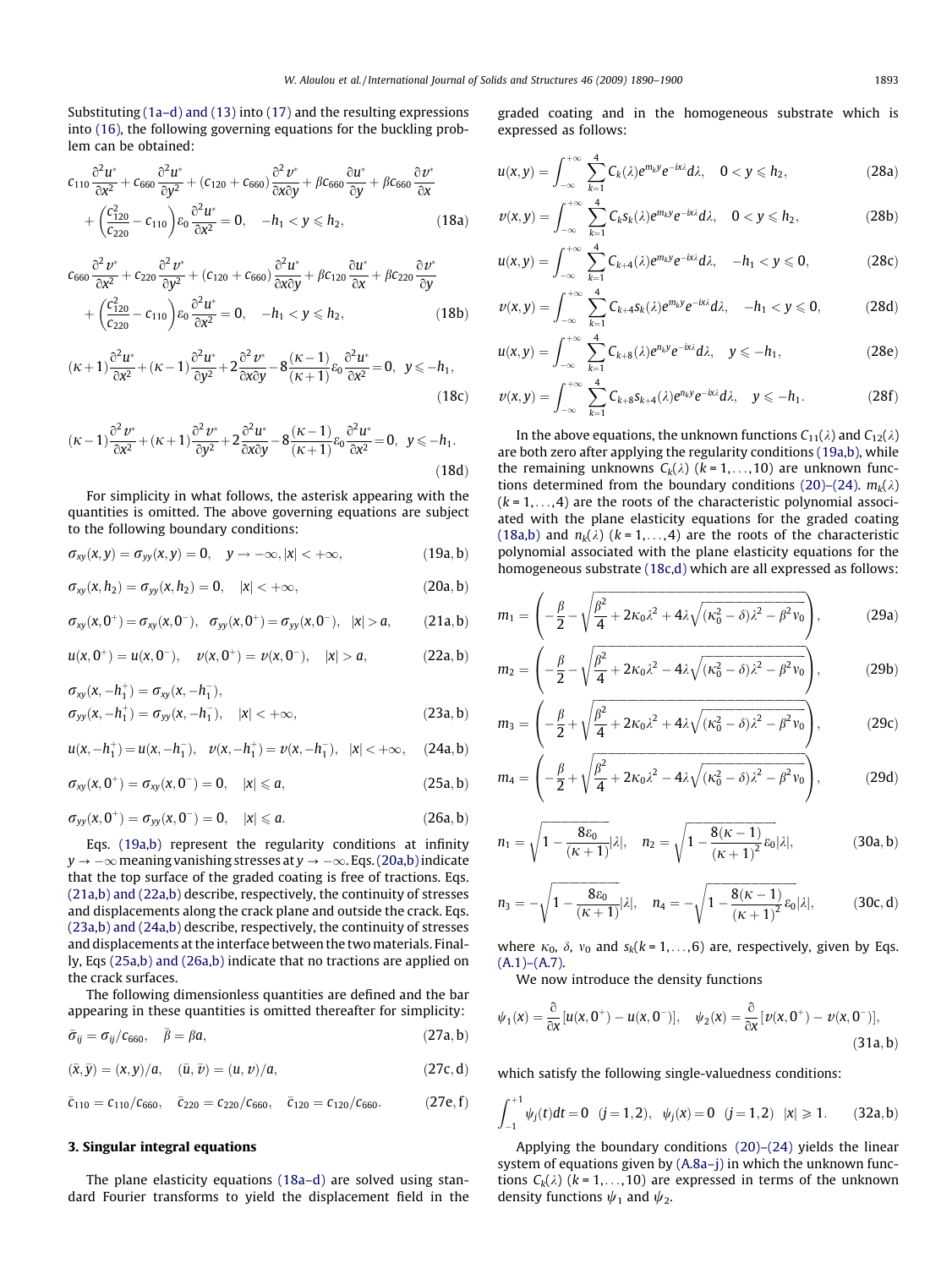<span id="page-4-0"></span>Applying the remaining boundary conditions [\(25\) and \(26\)](#page-3-0) yields the following coupled singular integral equations in which the unknowns are the density functions  $\psi_1$  and  $\psi_2$  and which after extracting the Cauchy singularity from the kernels take the following form:

$$
\int_{-1}^{+1} \Big[ \Big( \frac{a_0}{t - x} + k_{11}(x, t) \Big) \psi_1(t) + k_{12}(x, t) \psi_2(t) \Big] dt = 0, \quad |x| \leq 1,
$$
\n(33a)

$$
\int_{-1}^{+1} \left[ k_{21}(x,t)\psi_1(t) + \left( \frac{d_0}{t - x} + k_{22}(x,t) \right) \psi_2(t) \right] dt = 0, \quad |x| \leq 1,
$$
\n(33b)

where the known functions  $k_{11}(x,t)$ ,  $k_{12}(x,t)$ ,  $k_{21}(x,t)$  and  $k_{22}(x,t)$  are Fredholm kernels that depend on the nonhomogeneity parameter $\beta$ and whose expressions are given by [\(A.16\)](#page-8-0), and  $a_0$  and  $d_0$ , which are given by Eqs. (A.21) and (A.22), are the coefficients of the leading terms corresponding to the Cauchy singularity of the kernels obtained after a lengthy asymptotic analysis.

It was shown in [Erdogan et al. \(1973\)](#page-9-0) that the solution of (33a,b) subject to the single-valuedness condition (33a) may be expressed subject to the single-valuedness condition (33d) hay be expressed<br>as  $\psi_i(t) = w(t)\phi_i(t)$  (i = 1,2). In this solution,  $w(t) = 1/\sqrt{1-t^2}$  is the weight function which is obtained from the nature of the singularity at the crack tips and which is associated with the Chebyshev polynomial of the first kind  $T_n(t) = \cos(n \arccos(t))$ . The functions  $\phi_i(t)$  (*i* = 1,2) are continuous and bounded function in the interval [-1,1] which may be expressed as a truncated series of Chebyshev polynomial of the first kind. Therefore, the solution of (33a,b) may be expressed as

$$
\psi_1(t) = \sum_{n=1}^{N} \tilde{a}_n T_n(t) / \sqrt{1 - t^2}, \quad \psi_2(t) = \sum_{n=1}^{N} \tilde{b}_n T_n(t) / \sqrt{1 - t^2}.
$$
\n(34a, b)

Substituting (34) into (33), we obtain two linear algebraic equations for the unknowns  $\tilde{a}_1, \ldots, \tilde{a}_N, \tilde{b}_1, \ldots, \tilde{b}_N$  in addition to  $\varepsilon_0$ 

$$
\sum_{n=1}^{N} \tilde{a}_n[\pi U_{n-1}(x) + H_{11}^n(x)] + \sum_{n=1}^{N} \tilde{b}_n[H_{12}^n(x)] = 0, \quad |x| \leq 1, \quad (35a)
$$

$$
\sum\nolimits_{n=1}^N \tilde{a}_n[H_{21}^n(x)] + \sum_{n=1}^N \tilde{b}_n[\pi U_{n-1}(x) + H_{22}^n(x)] = 0, \quad |x| \leq 1, \quad (35b)
$$

where  $U_{n-1}(x)$  is the Chebyshev polynomial of the second kind and  $H_{ij}^n(x)$   $(i,j = 1,2)$  are given by

$$
U_{n-1}(x) = \frac{\sin(n \arccos(x))}{\sqrt{1-x^2}}, \quad H_{ij}^n(x) = \int_{-1}^1 \frac{T_n(t)}{\sqrt{1-t^2}} k_{ij}(x, t) dt. \quad (36a, b)
$$

Using a suitable collocation method (Erdogan and Wu, 1996), Eqs. (35a,b) are converted to the following linear algebraic system in  $\tilde{a}_1,\ldots,\tilde{a}_N,\tilde{b}_1,\ldots,\tilde{b}_N$  which is nonlinear in terms of the unknown  $\varepsilon_0$ :

$$
\begin{bmatrix} A_1^1(x_1) & \cdots & A_N^1(x_1) & A_1^2(x_1) & \cdots & A_N^2(x_1) \\ \vdots & \cdots & \vdots & \vdots & \cdots & \vdots \\ A_1^1(x_N) & \cdots & A_N^1(x_N) & A_1^2(x_N) & \cdots & A_N^2(x_N) \\ A_1^3(x_1) & \cdots & A_1^3(x_1) & A_1^4(x_1) & \cdots & A_N^4(x_1) \\ \vdots & \cdots & \vdots & \vdots & \cdots & \vdots \\ A_1^3(x_N) & \cdots & A_N^3(x_N) & A_1^4(x_N) & \cdots & A_N^4(x_N) \end{bmatrix} \begin{bmatrix} \tilde{a}_1 \\ \vdots \\ \tilde{a}_N \\ \tilde{b}_1 \\ \vdots \\ \tilde{b}_N \end{bmatrix} = \begin{bmatrix} 0 \\ \vdots \\ 0 \\ 0 \\ \vdots \\ 0 \end{bmatrix},
$$
\n(37)

where the coefficients  $A_i^k(\mathsf{x}_j)\,\, (i,j=1,\ldots,N; k=1,\ldots,4)$  are given by

$$
A_i^k(x_j) = \pi U_{i-1}(x_j) + H_{kk}^i(x_j), \quad (i,j = 1, \ldots, N; \quad k = 1, 4), \tag{38a}
$$

$$
A_i^2(x_j) = H_{12}^i(x_j), \quad A_i^3(x_j) = H_{21}^i(x_j), \quad (i, j = 1, \dots, N). \tag{38b, c}
$$

The components of the matrix in (37) are nonlinear functions of  $\varepsilon_0$ . Since the right hand side of (37) is equal to zero, this equation represents, therefore, an eigenvalue problem with the eigenvalue being  $\varepsilon_0$  and the eigenvector being  $\{\tilde{a}_1 \dots \tilde{a}_N \}^{\tilde{b}_1} \dots \tilde{b}_N \}^{\tilde{b}_N}$ For non-trivial solutions of  $\tilde{a}_i$  and  $\tilde{b}_i$  ( $i = 1, \ldots, N$ ), the determinant of the matrix in (37) must be zero. The determinant in (37) is a monotonically decreasing nonlinear function of  $\varepsilon_0$  up to the first critical compressive strain  $(\varepsilon_0)_{cr}$  where the determinant will vanish. Therefore, a simple iterative scheme was adopted to obtain the critical compressive strain  $(\varepsilon_0)_{cr}$  corresponding to the buckling of the coating. From the nature of the eigenvalue problem, the exact values of  $\{\tilde{a}_1 \dots \tilde{a}_N \mid \tilde{b}_1 \dots \tilde{b}_N \}^T$  cannot be obtained unless within a multiplicative arbitrary constant.

## 4. Finite element formulation

In addition to the singular integral equation method, the general purpose finite element program [ANSYS \(2007\)](#page-9-0) commercial software is used to estimate the critical eigen strains  $(\varepsilon_0)_{cr}$ . The buckling problem may be written as follows:

$$
[K]\{\phi_i\} = \lambda_i[S]\{\phi_i\},\tag{39}
$$

where  $\{\phi_i\}$  are the eigenvectors,  $\lambda_i$  are the eigenvalues and [K] is the plane strain stiffness matrix defined over an area integration as follows:

$$
[K] = \int_{A} [B]^T [D][B] dA, \qquad (40)
$$

in which the matrix [B] contains derivatives of the shape functions  $N_i$  ( $i = 1, \ldots, 6$ ) for a six-node triangular element used in the analysis.

$$
[B] = \begin{bmatrix} \frac{\partial N_i}{\partial x} & \mathbf{0} \\ \mathbf{0} & \frac{\partial N_i}{\partial y} \\ \frac{\partial N_i}{\partial y} & \frac{\partial N_i}{\partial x} \end{bmatrix},\tag{41}
$$

and the matrix [D] contains material properties in terms of Poisson's ratios, elastic and shear moduli, which is defined as the inverse of compliance matrix  $[C]$  as

$$
[D]^{-1} = [C] = \begin{bmatrix} \frac{1}{E_1} & -\frac{v_{12}}{E_1} & 0\\ -\frac{v_{21}}{E_2} & \frac{1}{E_2} & 0\\ 0 & 0 & \frac{1}{G_{12}} \end{bmatrix} . \tag{42}
$$

In Eq.  $(39)$ , the matrix  $[S]$  is the stress stiffness matrix given by

$$
[S] = \begin{bmatrix} [S_0] & 0 \\ 0 & [S_0] \end{bmatrix},\tag{43}
$$

where  $[S_0]$  is a  $6 \times 6$  matrix given as the integral over an area

$$
[S_0] = \int_A [S_g]^T [S_m] [S_g] dA,
$$
\n(44)

in which

$$
[S_m] = \begin{bmatrix} \sigma_x & \sigma_{xy} & 0 \\ \sigma_{xy} & \sigma_y & 0 \\ 0 & 0 & \sigma_z \end{bmatrix},
$$
 (45)

where  $\sigma_x$ ,  $\sigma_{xy}$ , etc. are stresses based on the displacements of the previous iteration, and,  $[S_g]$  is a matrix containing the derivatives of shape functions  $N_i$  ( $i = 1, \ldots, 6$ ) for a six-node triangular element used in the analysis.

$$
[S_g] = \begin{bmatrix} \frac{\partial N_1}{\partial x} & \frac{\partial N_2}{\partial x} & \cdots & \frac{\partial N_6}{\partial x} \\ \frac{\partial N_1}{\partial y} & \frac{\partial N_2}{\partial y} & \cdots & \frac{\partial N_6}{\partial y} \end{bmatrix}.
$$
 (46)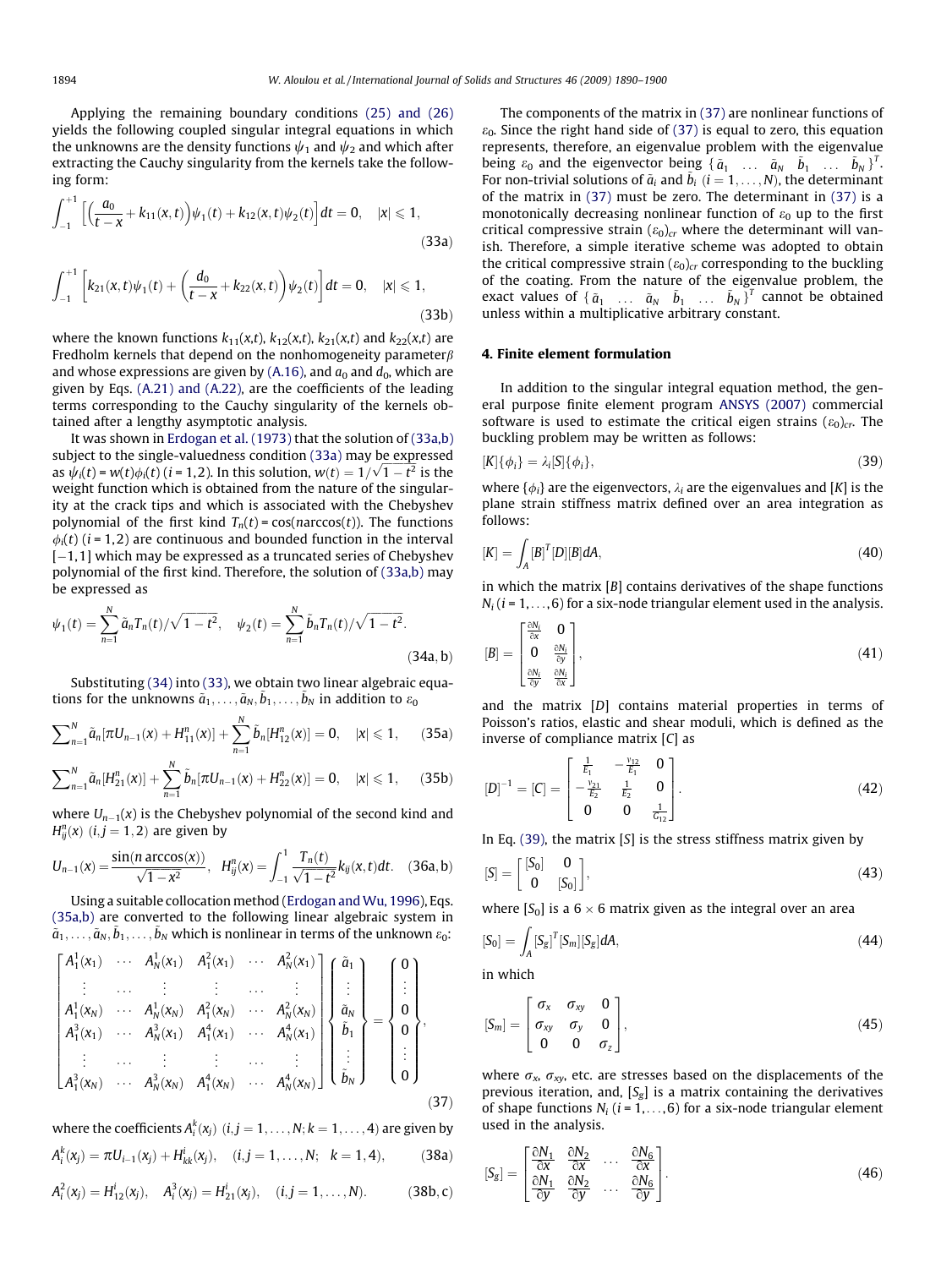Eq. [\(39\)](#page-4-0) must be transformed to the standard eigenvalue problem which may be written as follows:

$$
[A]\{\psi\} = \lambda\{\psi\},\tag{47}
$$

where [A] is a symmetric matrix and the eigenvectors  $\{\psi\}$  and  $\{\phi_i\}$ are related by

$$
\{\phi_i\} = [L]^{-T} \{\psi\},\tag{48}
$$

in which [L] is a lower triangular matrix obtaining by decomposing the matrix [S] in [\(39\)](#page-4-0) into a lower and an upper triangular matrix

$$
[\mathbf{S}] = [L][L]^T. \tag{49}
$$

Premultiplying both sides of Eq. [\(39\)](#page-4-0) by the matrix  $[S]^{-1}$ , substituting (48) and (49) into the resulting expression and simplifying by  $[L]$ <sup>-T</sup> yields the equation of the standard eigenvalue problem (47), where [A] is given by

$$
[A] = [L]^{-1} [S][L]^{-T}.
$$
\n(50)

Block Lanczos method, which is a variation of the classical Lanczos algorithm, is used for the eigenvalue extraction ([ANSYS, 2007\)](#page-9-0). In Block Lanczos algorithm, the Lanczos recursions are performed using a block of vectors whereas in classical Lanczos method a single vector is used. Details of Lanczos method and its application to the finite element method will not be discussed here and can be found in references (Release 11 documentation for [ANSYS, 2007;](#page-9-0) [Grimes et al., 1994; Rajakumar and Rogers, 1991\)](#page-9-0).

Triangular PLANE2 elements, with quadratic interpolation, are used for the analysis. These elements have six nodes as one at each corner and ones in midge edges (Fig. 2). Material properties are assigned according to centroidal coordinate of each element and are constant within each element. Convergence check is carefully performed and the number of elements is determined such that increasing the number of elements does not change the significant digits of the results. This implies that element refinement is sufficient to capture the correct material property gradation and accurate results. In order to reduce modeling time, Ansys Parametric Design Language (APDL) is used. APDL is a scripting language that one can use to automate common tasks and build a model in terms of parameters. In particular, the definition of graded orthotropic material properties can only be accomplished with APDL.

In the finite element model, the crack length is chosen as 1 unit. For example for  $h_2/a = 0.07$  ratio  $a = 1$  and  $h_2 = 0.07$  units are used. Half of the problem is modeled taking the advantage



Fig. 2. PLANE2, six-node triangular element.

of the symmetry. The length of the model is taken as 100a to prevent the free surface effect on the eigen strains and to be able to simulate an infinitely long medium. The height of the substrate is taken as 50a to be able to simulate a semi-infinite medium. These dimensions are also determined such that the increase in any dimension has no affect on the eigen strains.

A typical deformed mesh of the model is shown in [Fig. 3](#page-6-0). Models have around 50,000 triangular elements depending on  $h_1/a$ ,  $h_2/a$ ratios. Results obtained from ANSYS are the critical displacements at the far edge for the buckling to occur. Later these results are converted to critical strains  $(\varepsilon_0)_{cr}$  simply by dividing the critical displacement by the length of the model.

## 5. Results and discussion

Similar formulation using singular integral equations to determine the critical buckling load for the case of isotropic graded coatings was already published by [El-Borgi et al. \(2006b\)](#page-9-0). To verify our present formulation, we solved the problem of an isotropic nonhomogeneous coating by letting  $c_{11} = \mu_1(\kappa + 1)/(\kappa - 1)$ ,  $c_{12} = \mu_1(3 - \kappa)/(\kappa - 1)$ ,  $c_{11} = c_{22}$  and  $c_{66} = \mu_1$ , where  $\kappa = 3 - 4\nu$  for plain strain. The Poisson's ratio  $v$  is taken equal to 0.3. The obtained results were in excellent agreement with those reported in our previous paper [\(El-Borgi et al., 2006b](#page-9-0)).

To study the effect of material orthotropy on the critical buckling load, calculations were carried out, under the assumption of plane strain conditions, for five kinds of orthotropic materials whose mechanical properties are obtained from [Guo et al. \(2004\)](#page-9-0) and are listed in [Table 1](#page-6-0). Orthotropic material 2 has a higher stiffness value of  $c_{220}$  than orthotropic material 1. The difference between orthotropic 2 and 3 is that their reinforced directions are perpendicular to each other. Orthotropic material 4 has a higher value of  $c_{110}$  compared to material 1. Orthotropic material 5 has a higher value of  $c_{120}$  compared to material 4.

#### 5.1. Comparison between continuum model and finite element results

A number of simulations were performed by varying  $\beta h$  from a compliant coating ( $\beta h < 0$ ) to a stiff one ( $\beta h > 0$ ) in the interval [-3, +3]. The results, which are presented hereafter, were obtained for different crack depth positions and constant coating thickness:  $h_1/h_2 = 0/0.07$ , 5/9, 1/1, and  $(h_1 + h_2) = 0.07a$ ; and for different FGM coating thicknesses and a constant crack depth position:  $h_1$  = 0.025a,  $h_2$  = 0.035a, 0.045a, 0.055a, 0.065a.

[Fig. 4a](#page-6-0) and b shows a comparison between analytically and numerically computed buckling load  $(\varepsilon_0)_{cr}$  obtained, respectively, using the singular integral equation method and the finite element method. The reported results are obtained for materials 1 and 2 and for different crack depth positions and constant coating thickness:  $h_1/h_2 = 0/0.07$ , 5/9, 1/1, and  $(h_1 + h_2) = 0.07a$ . It is clear that the numerical results are very close to the analytical ones although differences in the results might be noticed for large values of  $\beta h$ especially when the crack is at the interface  $h_1 = 0$ . However, for material 2, a small discrepancy between numerical and analytical results for the case of an interfacial crack with a relative error varying between 2% and 5%, is illustrated in [Fig. 4b.](#page-6-0) An excellent agreement is obtained for materials 3, 4 and 5 but the results are not reported.

[Fig. 5a](#page-6-0) and b shows a comparison between analytical and numerical results obtained for different FGM coating thicknesses and a constant crack depth position:  $h_1 = 0.025a$  for materials 1 and 2. It can be noticed that the numerical results are very close to the analytical ones. Similar observations are found for materials 3, 4 and 5.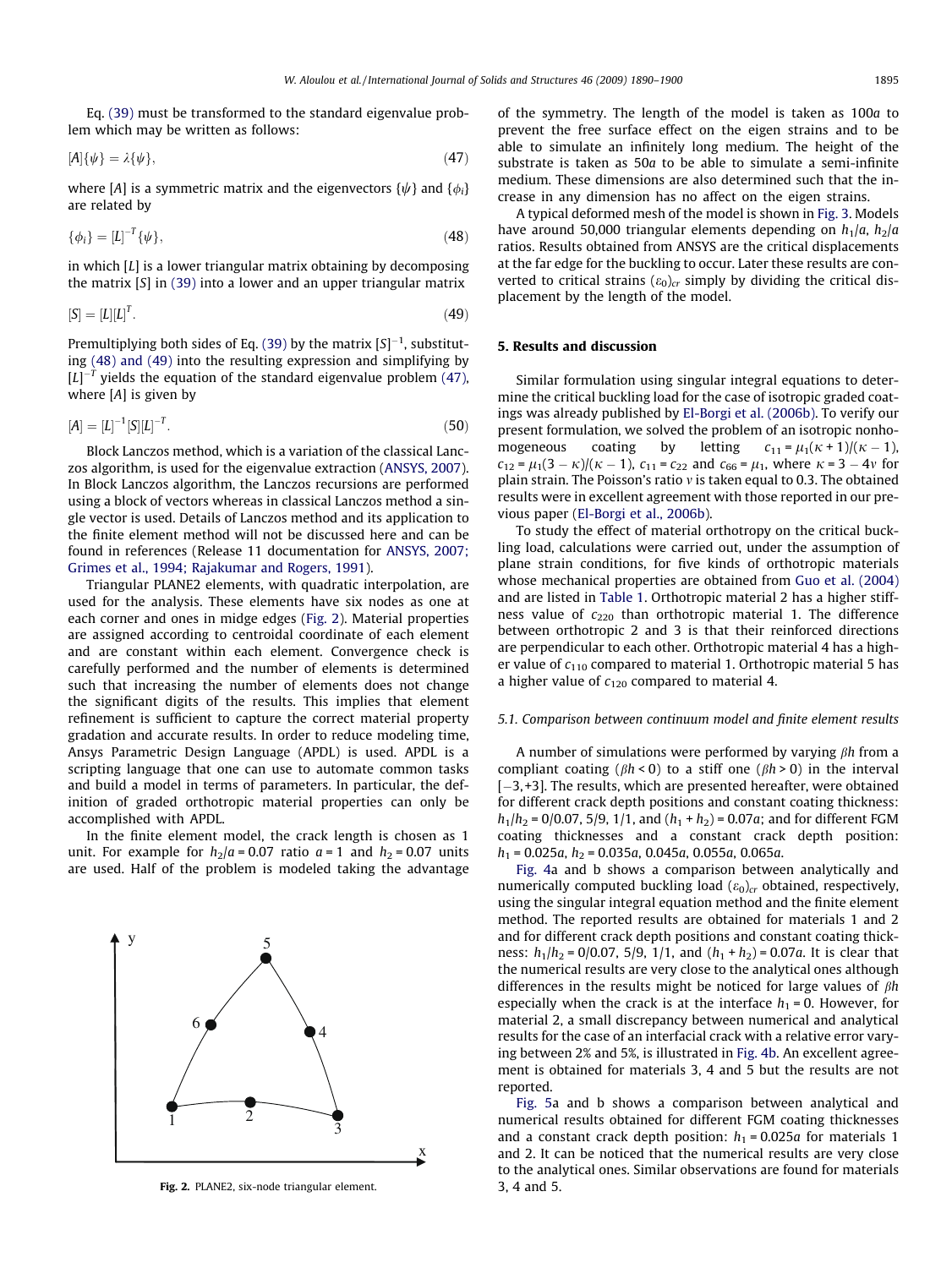<span id="page-6-0"></span>

Fig. 3. Deformed finite element mesh (scale = 1)  $h_1/a = 0$ ,  $h_2/a = 0.07$ .

Table 1

Mechanical properties of FGM coatings.

0.005

| Material      | $c_{110}$ (N/m <sup>2</sup> ) | $c_{120}$ (N/m <sup>2</sup> ) | $c_{220}$ (N/m <sup>2</sup> ) | $c_{660}$ (N/m <sup>2</sup> ) |
|---------------|-------------------------------|-------------------------------|-------------------------------|-------------------------------|
| Orthotropic 1 | $1.048 \times 10^{10}$        | $3.248 \times 10^{9}$         | $1.578 \times 10^{10}$        | $7.070 \times 10^{9}$         |
| Orthotropic 2 | $1.048 \times 10^{10}$        | $3.248 \times 10^{9}$         | $4.192 \times 10^{10}$        | $7.070 \times 10^{9}$         |
| Orthotropic 3 | $4.192 \times 10^{10}$        | $3.248 \times 10^{9}$         | $1.048 \times 10^{10}$        | $7.070 \times 10^{9}$         |
| Orthotropic 4 | $4.192 \times 10^{10}$        | $3.248 \times 10^{9}$         | $1.578 \times 10^{10}$        | $7.070 \times 10^{9}$         |
| Orthotropic 5 | $4.192 \times 10^{10}$        | $10.605 \times 10^{9}$        | $1.578 \times 10^{10}$        | $7.070 \times 10^{9}$         |
| Isotropic     | $2.475 \times 10^{10}$        | $10.605 \times 10^{9}$        | $2.475 \times 10^{10}$        | $7.070 \times 10^{9}$         |
|               |                               |                               |                               |                               |

 $(h_1 + h_2)/a = 0.07$ 

(a) Orthotropic material 1

Numerical (FEM)

It can be concluded then that for all the cases investigated the numerical results are very close to the analytical ones which indicates the accuracy of the predictive capability of ANSYS at least for this problem.

# 5.2. Buckling load for different orthotropic materials

[Fig. 6a](#page-7-0) and b shows the variation of the critical compressive strain  $(\varepsilon_0)_{cr}$  with varying values of  $\beta h$  for the different orthotropic









**Fig. 4.** (a and b) Analytical and numerical predictions of the instability strain  $(\epsilon_0)_{cr}$ for varying values of the nonhomogeneity parameter  $\beta h$  for different crack depth positions and constant coating thickness,  $h_1/h_2 = 0/0.07$ , 5/9, 1/1,  $(h_1 + h_2)/a = 0.07$ for orthotropic materials 1 and 2.

Fig. 5. (a and b) Analytical and numerical predictions of the instability strain  $(\varepsilon_0)_{cr}$ for varying values of the nonhomogeneity parameter  $\beta h$  for a fixed crack position and different FGM coating thicknesses,  $h_1/a = 0.025$ ,  $h_2/a = 0.035$ , 0.045, 0.055, 0.065 for orthotropic materials 1 and 2.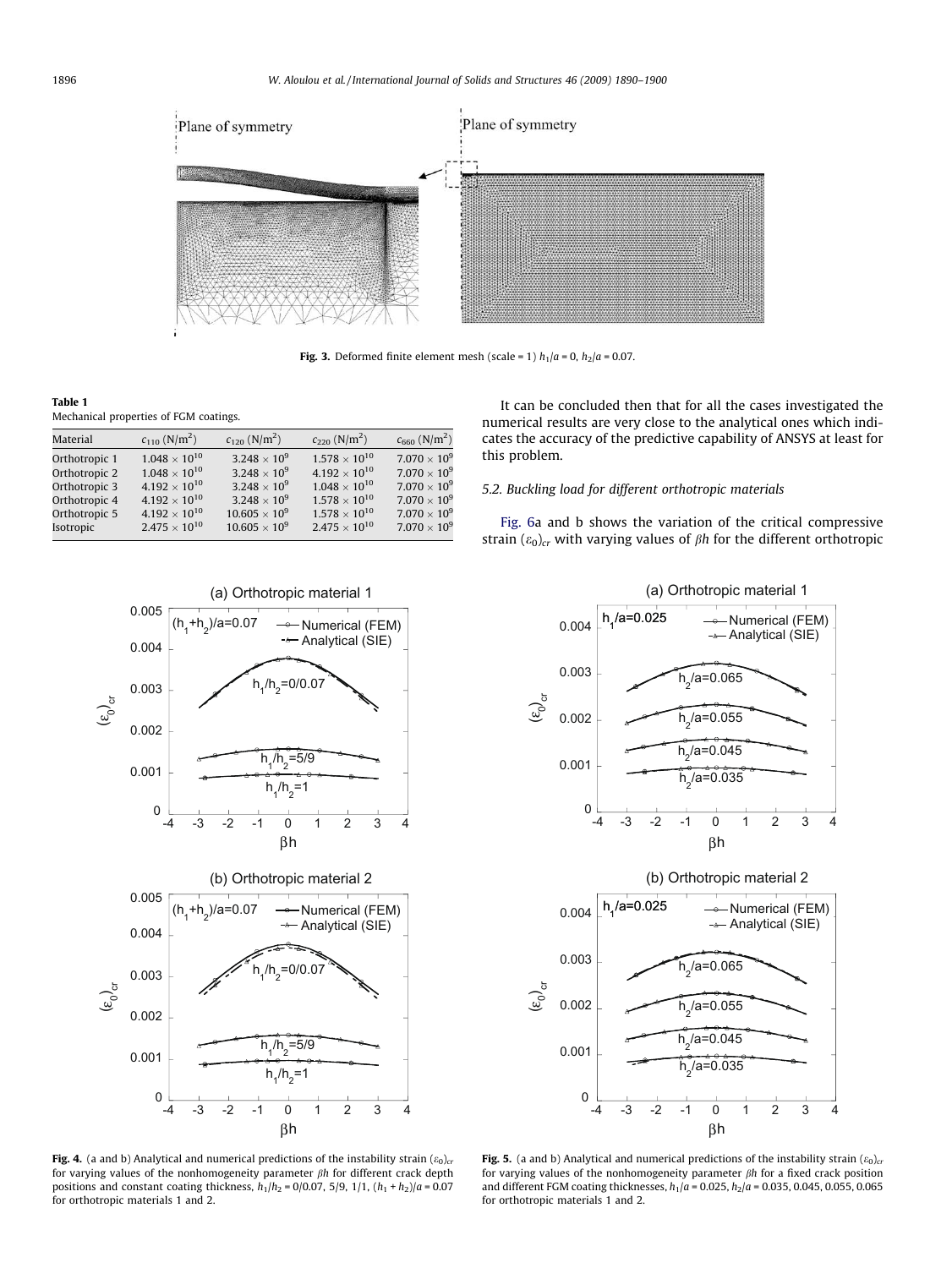<span id="page-7-0"></span>

Fig. 6. Effect of the orthotropic parameters on the instability strain  $(\varepsilon_0)_{cr}$  with varying values of the nonhomogeneity parameter  $\beta h$  (a) for an interfacial crack where  $h_1/a = 0$ and  $h_2/a = 0.07$ ; (b) for a crack in the FGM where  $h_1/a = 0.025$  and  $h_2/a = 0.065$ ; (c) for a crack in the FGM where  $h_1/a = 0.025$  and  $h_2/a = 0.055$ ; (d) for a crack in the FGM where  $(h_1 + h_2)/a = 0.07$  and  $h_1/h_2 = 5/9$ .

and isotropic coatings for different crack locations. It is clear that when the crack gets closer to the surface of the coating, the instability load is at its smallest value and becomes insensitive to variations in the nonhomogeneity parameter  $\beta h$ . The critical strain reaches a maximum value for a homogeneous coating (i.e.,  $\beta h = 0.0001$ ) and it decreases for both compliant and stiff coatings.

Four cases of crack locations are presented, namely for a crack embedded in the graded coating  $(h_1/a = 0.025$  and  $h_2/a = 0.065$ , 0.055, 0.045) and an interfacial crack ( $h_1/a = 0$  and  $h_2/a = 0.07$ ). Similar observations are found for the other crack locations. As shown in Fig. 6a–d, comparing the curves for materials 1 and 2, it is observed that they coincide for almost all the cases of crack location except for the case where the crack is at the interface. For the latter case, buckling strains for material 2 are lower than those for material 1. It can be concluded that the change of the stiffness parameter  $c_{220}$  has no effect on the buckling strain when the crack is embedded in the FGM coating. For an interfacial crack, an increase in the  $c_{220}$  parameter causes a small decrease in the buckling strains.

Comparing the curves for materials 3 and 4, it is observed that they coincide for all the cases of crack location including the case where the crack is at the interface. Materials 3 and 4 have the same value of  $c_{110}$  which is higher than that of materials 1 and 2. The change of the parameter  $c_{220}$  for materials 3 and 4 is lower than the change of the parameter  $c_{220}$  for materials 1 and 2. Therefore, it is shown that the parameter  $c_{220}$  has no effect on the buckling strain for all the cases.

Comparing the curves for materials 1 and 4, the effect of the change of the parameter  $c_{110}$  can be observed. Material 4 has larger value of  $c_{110}$ . It is clear that an increase in  $c_{110}$  causes a decrease in critical buckling strains at any crack location.

Comparing the curves for materials 4 and 5, the effect of the change of the parameter  $c_{120}$  can be observed. An increase in the  $c_{120}$  parameter yields an increase in critical buckling strains at any crack location.

Results for isotropic FGM coatings are also plotted. They are shown with filled triangles. The corresponding curves are located between the curves of the other orthotropic materials. It can be concluded that considering FGM coatings as isotropic materials is an average approximation. However, the difference in the buckling strains for isotropic and orthotropic material is very well noticed.

#### 6. Conclusion

In this paper, we considered the plane strain buckling problem of an orthotropic graded coating bonded to a homogeneous semiinfinite medium with a crack embedded in the FGM layer and parallel to the free surface. Using a nonlinear continuum theory and a suitable perturbation technique, the problem was solved analytically using the method of singular integral equations as well as numerically using the finite element method. A detailed parametric study was conducted to investigate the effect of the material nonhomogeneity parameter on the buckling resistance of the graded layer for various crack positions, coating thicknesses and different orthotropic FGMs. It can be concluded from this study that the numerical results are very close to the analytical ones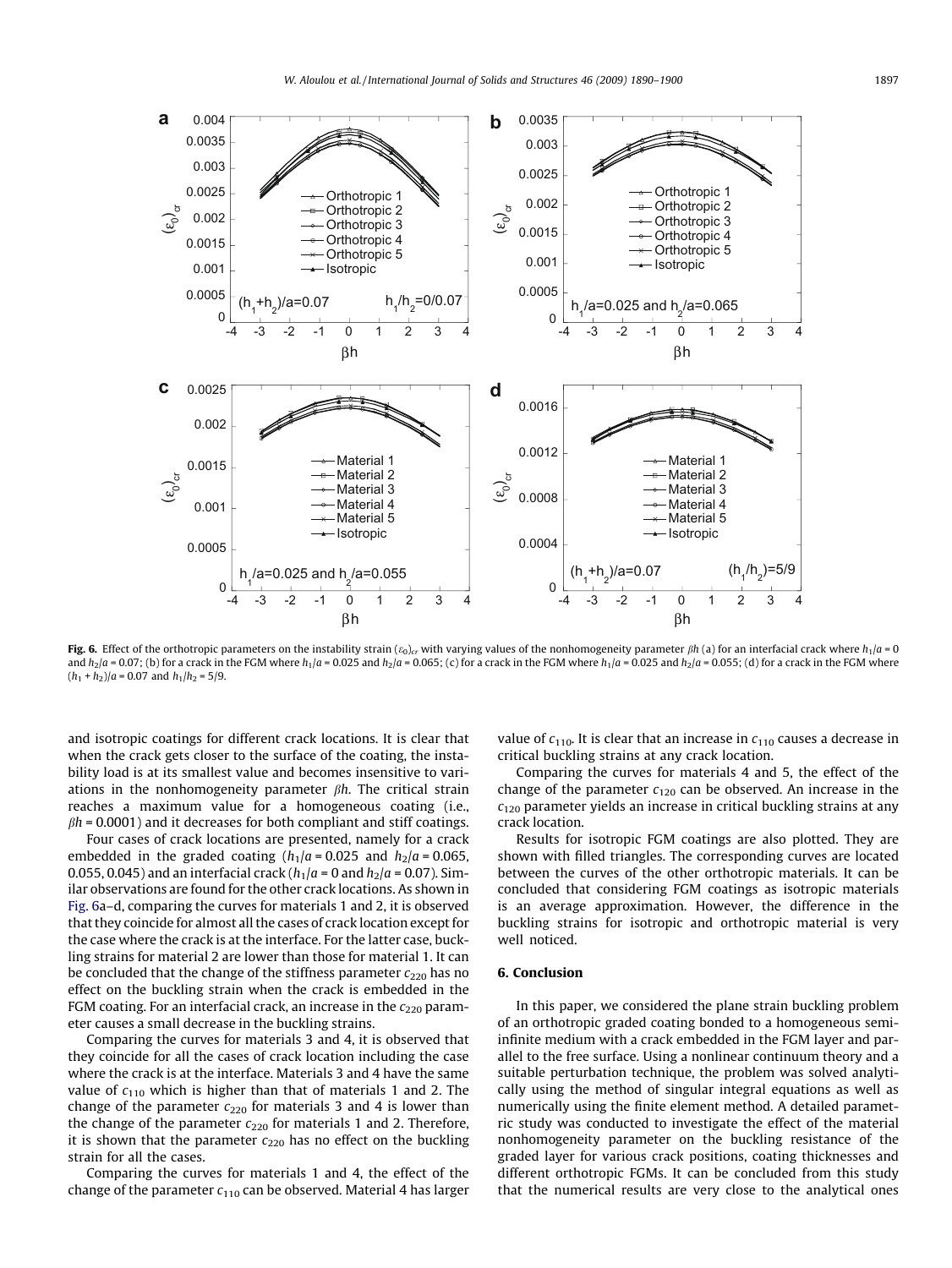<span id="page-8-0"></span>which indicates the accuracy of the predictive capability of ANSYS at least for this problem. In addition, considering FGM coatings as isotropic materials is found to be an average approximation and the difference in the buckling strains for isotropic and orthotropic material is very well noticed.

# Appendix A

Expressions of the quantities appearing in Eq. [\(29\):](#page-3-0)

$$
\kappa_0 = \frac{1}{2} \left[ \frac{1}{c_{220}} (1 + X_0) + (c_{110} + X_0) - \frac{(c_{120} + 1)^2}{c_{220}} \right],\tag{A.1}
$$

$$
\delta = \frac{1}{c_{220}} (c_{110} + X_0)(1 + X_0),
$$
\n(A.2)

$$
v_0 = \frac{c_{120}}{c_{220}},\tag{A.3}
$$

with

$$
X_0 = \left(\frac{c_{120}^2}{c_{220}} - c_{110}\right) \varepsilon_0.
$$
 (A.4)

Expressions of the known functions  $s_k(\lambda)$  ( $k = 1, \ldots, 6$ ) given in Eq. [\(28\)](#page-3-0):

$$
s_k = \frac{i\lambda((c_{120} + 1)m_k + \beta c_{120})}{c_{220}m_k^2 + \beta c_{220}m_k - (1 + X_0)\lambda^2} \quad (k = 1, ..., 4),
$$
 (A.5)

$$
s_5 = \frac{i\lambda}{n_1}, \quad s_6 = i\frac{n_2}{\lambda}.\tag{A.6-7}
$$

Linear system of equations obtained after applying the boundary conditions [\(20\)–\(24\)](#page-3-0):

$$
\sum_{k=1}^{4} p_k C_k e^{m_k h_2} = 0,
$$
\n(A.8a)\n
$$
\sum_{k=1}^{4} c_k C_k e^{m_k h_2} = 0,
$$
\n(A.8b)\n
$$
(A.8b)
$$

$$
\sum_{k=1}^{4} q_k C_k e^{m_k h_2} = 0,
$$
\n(A.8b)\n
$$
\sum_{k=1}^{4} q_k C_k - \sum_{k=1}^{4} q_k C_{k+4} = 0,
$$
\n(A.8c)

$$
\sum_{k=1}^{4} p_k C_k - \sum_{k=1}^{4} p_k C_{k+4} = 0, \qquad (A.8d)
$$

$$
\sum_{k=1}^{4} q_k C_{k+4} e^{-m_k h_1} e^{-\beta h_1} - q_5 C_9 e^{-n_1 h_1} - q_6 C_{10} e^{-n_2 h_1} = 0,
$$
 (A.8e)

$$
\sum_{k=1}^{n} p_k C_{k+4} e^{-m_k h_1} e^{-\beta h_1} - p_5 C_9 e^{-n_1 h_1} - p_6 C_{10} e^{-n_2 h_1} = 0,
$$
 (A.8f)

$$
\sum_{k=1}^{n} C_{k+4} e^{-m_k h_1} - C_9 e^{-n_1 h_1} - C_{10} e^{-n_2 h_1} = 0,
$$
\n(A.8g)

$$
\sum_{k=1}^{4} s_k C_{k+4} e^{-m_k h_1} - s_5 C_9 e^{-n_1 h_1} - s_6 C_{10} e^{-n_2 h_1} = 0,
$$
 (A.8h)

$$
C_1 + C_2 + C_3 + C_4 - C_5 - C_6 - C_7 - C_8 = F_1,
$$
\n
$$
C_1 + C_2 + C_3 + C_4 - C_5 - C_6 - C_7 - C_8 = F_1,
$$
\n
$$
C_2 + C_3 + C_4 - C_5 - C_6 - C_7 - C_8 = F_1,
$$
\n
$$
(A.8i)
$$

$$
s_1C_1 + s_2C_2 + s_3C_3 + s_4C_4 - s_1C_5 - s_2C_6 - s_3C_7 - s_4C_8 = F_2, \quad (A.8j)
$$

$$
F_j(\lambda) = \frac{i}{2\pi\lambda} \int_{-1}^{+1} \psi_j(t) e^{it\lambda} dt \quad (j = 1, 2),
$$
 (A.9)

and  $q_k$ ,  $p_k$  ( $k = 1, \ldots, 6$ ) are functions of  $\lambda$  which depend also on the nonhomogeneity parameter  $\beta$  and their expressions are given by

$$
p_k = -i\lambda c_{120} + c_{220} m_k s_k \quad (k = 1, \dots, 4), \tag{A.10}
$$

$$
p_5 = 2i\lambda, \quad p_6 = (i\lambda) \left[ -\left(\frac{3-\kappa}{\kappa-1}\right) + \left(\frac{\kappa+1}{\kappa-1}\right) \left(\frac{n_2}{\lambda}\right)^2 \right], \quad (A.11-12)
$$

$$
q_k = m_k - i\lambda s_k \quad (k = 1, \dots, 4), \tag{A.13}
$$

$$
q_5 = n_1 - i\lambda s_5, \quad q_6 = n_2 - i\lambda s_6. \tag{A.14-15}
$$

Expressions of quantities appearing in [\(33\):](#page-4-0)

$$
K_{ii}(x,t) = \lim_{y \to 0^{-}} \int_0^{+\infty} (N_{ii}(y,\lambda) \sin \lambda(t-x)) d\lambda \quad (i = 1, 2)
$$
 (A.16a)  

$$
K_{ij}(x,t) = \lim_{y \to 0^{-}} \int_0^{+\infty} (M_{ij}(y,\lambda) \cos \lambda(t-x)) d\lambda \quad (i,j = 1, 2)
$$
 and  $i \neq j$ , (A.16b)

where

$$
N_{11}(y,\lambda) = -\frac{2}{\lambda} \left( q_1 \frac{D_9^5}{D} e^{m_1 y} - q_2 \frac{D_9^6}{D} e^{m_2 y} + q_3 \frac{D_9^7}{D} e^{m_3 y} - q_4 \frac{D_9^8}{D} e^{m_4 y} \right),
$$
\n(A.17)

$$
N_{22}(y,\lambda) = -\frac{2}{\lambda} \left( -p_1 \frac{D_{10}^5}{D} e^{m_1 y} + p_2 \frac{D_{10}^6}{D} e^{m_2 y} - p_3 \frac{D_{10}^7}{D} e^{m_3 y} + p_4 \frac{D_{10}^8}{D} e^{m_4 y} \right),
$$
\n(A.18)

$$
M_{12}(y,\lambda) = \frac{2i}{\lambda} \left( -q_1 \frac{D_{10}^5}{D} e^{m_1 y} + q_2 \frac{D_{10}^6}{D} e^{m_2 y} - q_3 \frac{D_{10}^7}{D} e^{m_3 y} + q_4 \frac{D_{10}^8}{D} e^{m_4 y} \right),
$$
\n(A.19)

$$
M_{21}(y,\lambda) = \frac{2i}{\lambda} \left( p_1 \frac{D_9^5}{D} e^{m_1 y} - p_2 \frac{D_9^6}{D} e^{m_2 y} + p_3 \frac{D_9^7}{D} e^{m_3 y} - p_4 \frac{D_9^8}{D} e^{m_4 y} \right),
$$
\n(A.20)

where *D* is the determinant of the (10  $\times$  10) matrix and *D*<sup>*i*</sup> (*i* = 9, 10 and  $j = 5, \ldots, 8$ ) are the sub-determinants determinants obtained by the elimination of the ith row and the jth column.

Expressions of  $a_0$  and  $d_0$ , appearing in [\(33\):](#page-4-0)

where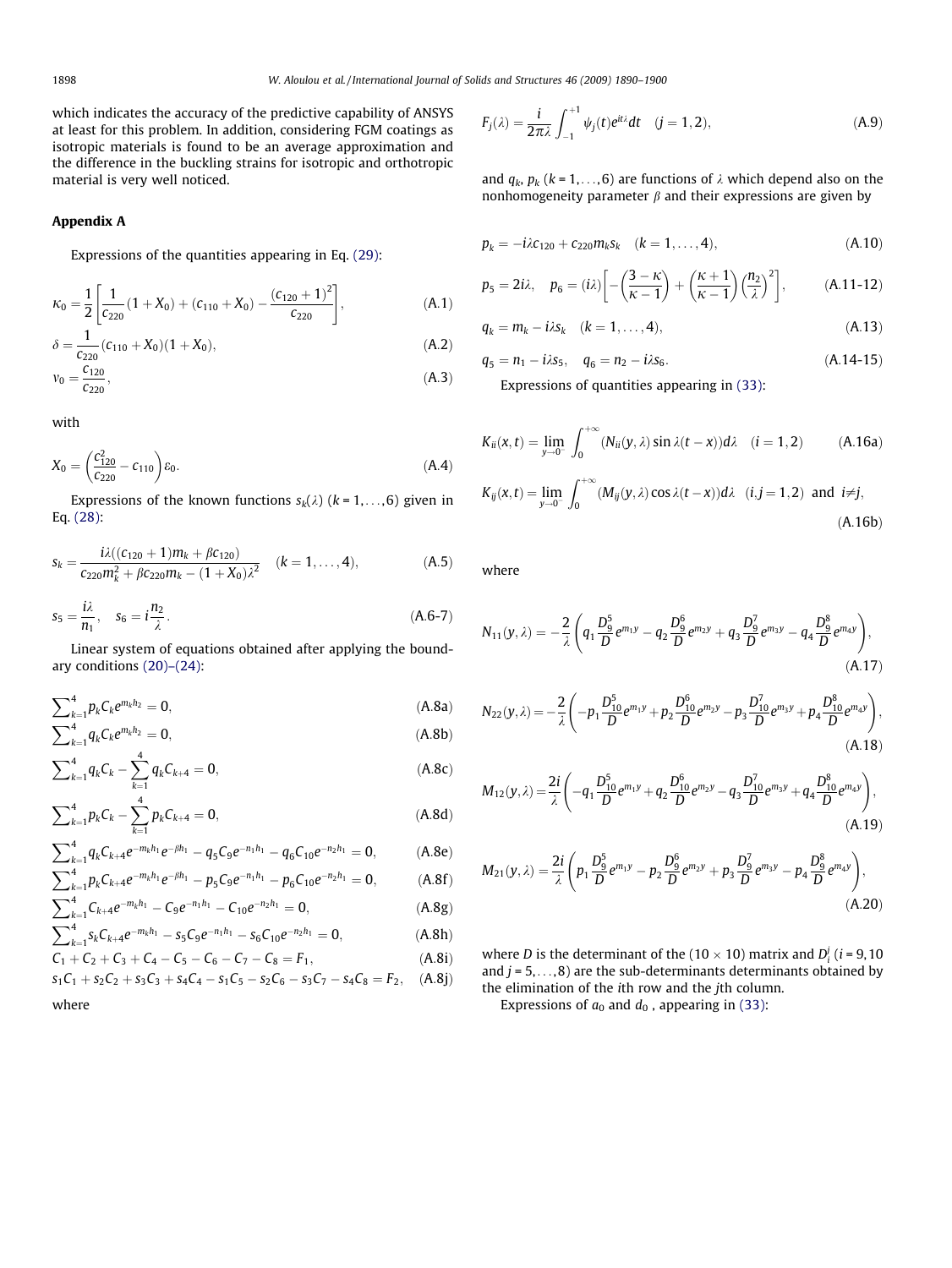<span id="page-9-0"></span>
$$
a_{0} = \begin{pmatrix} \left( \frac{-(\kappa_{0} - \sqrt{\kappa_{0}^{2} - \delta})v_{0}X_{0}^{2} + (\kappa_{0} - \sqrt{\kappa_{0}^{2} - \delta})}{(\kappa_{0} + \kappa_{0}v_{0}c_{220} - v_{0} + v_{0}^{2}c_{220} - v_{0}c_{220}\sqrt{\kappa_{0}^{2} - \delta} - \sqrt{\kappa_{0}^{2} - \delta})X_{0} + \right) \\ \frac{(\kappa_{0} - \sqrt{\kappa_{0}^{2} - \delta})(\kappa_{0} + v_{0} + \sqrt{\kappa_{0}^{2} - \delta})c_{220}(\kappa_{0} + v_{0} - \sqrt{\kappa_{0}^{2} - \delta})}{(\kappa_{0} + \sqrt{\kappa_{0}^{2} - \delta})v_{0}X_{0}^{2} - (\kappa_{0} + \sqrt{\kappa_{0}^{2} - \delta})\left(\frac{-\kappa_{0} + \kappa_{0}v_{0}c_{220} - v_{0} + v_{0}^{2}c_{220} + \epsilon}{v_{0}c_{220}\sqrt{\kappa_{0}^{2} - \delta} + \sqrt{\kappa_{0}^{2} - \delta}}\right)X_{0} \\ -\frac{(\kappa_{0} + \sqrt{\kappa_{0}^{2} - \delta})(\kappa_{0} + v_{0} - \sqrt{\kappa_{0}^{2} - \delta})c_{220}(\kappa_{0} + v_{0} + \sqrt{\kappa_{0}^{2} - \delta})}{(\kappa_{0} - \sqrt{\kappa_{0}^{2} - \delta})} \\ \frac{(\kappa_{0} - \sqrt{\kappa_{0}^{2} - \delta})}{(\kappa_{0} - \sqrt{\kappa_{0}^{2} - \delta})\sqrt{\kappa_{0} - \sqrt{\kappa_{0}^{2} - \delta}(1 + X_{0})}\sqrt{\kappa_{0} + \sqrt{\kappa_{0}^{2} - \delta}(v_{0}c_{220} + 1))}, & \text{if } \kappa_{0} = \sqrt{\frac{c_{220}(\kappa_{0}^{2} - \delta) + X_{0}(v_{0}c_{220} + 1)\sqrt{\kappa_{0}^{2} - \delta} + (\kappa_{0} + v_{0}X_{0} + v_{0})}{(\kappa_{0} + \sqrt{\kappa_{0}^{2} - \delta} + \sqrt{\kappa_{0}
$$

$$
\left/ (2\sqrt{\kappa_0+\sqrt{\kappa_0^2-\delta}}\sqrt{\kappa_0-\sqrt{\kappa_0^2-\delta}}\sqrt{\kappa_0^2-\delta}(v_0c_{220}+1)).\right.
$$

#### References

- ANSYS General Purpose Finite Element Program, Release 11 Documentation for ANSYS, 2007.
- Bao, G., Cai, H., 1997. Delamination cracking in functionally graded coating/metal substrate systems. Acta Materialia 45, 1055–1066.
- Bazant, Z.P., Cedolin, L., 2003. Stability of Structures: Elastic, Inelastic, Fracture and Damage Theories. Dover Publications, Inc.
- Chen, J., Liu, Z.X., Zou, Z.Z., 2002. Transient internal crack problem for a nonhomogeneous orthotropic strip (Mode I). International Journal of Engineering Science 40, 1761–1774.
- Chen, J., 2005. Determination of thermal stress intensity factors for an interface crack in a graded orthotropic coating-substrate structure. International Journal of Fracture 133, 303–328.
- Chiu, T.C., Erdogan, F., 2003. Debonding of graded coatings under in-plane compression. International Journal of Solids and Structures 40, 7155–7179.
- Dag, S., Yildirim, B., Erdogan, F., 2004. Interface crack problems in graded orthotropic media: analytical and computational approaches. International Journal of Fracture 130, 471–496.
- Dag, S., 2006. Thermal fracture analysis of orthotropic functionally graded materials using an equivalent domain integral approach. Engineering Fracture Mechanics 73, 2802–2828.
- Dag, S., Yildirim, B., Sarikaya, D., 2007. Mixed-mode fracture analysis of orthotropic functionally graded materials under mechanical and thermal loads. International Journal of Solids and Structures 44, 7816–7840.
- Delale, F., Erdogan, F., 1983. The crack problem for a nonhomogeneous plane. ASME Journal of Applied Mechanics 50, 609–614.
- El-Borgi, S., Erdogan, F., Ben Hatira, W., 2003. Stress intensity factors for an interface crack between a functionally graded coating and a homogeneous substrate. International Journal of Fracture 123, 139–162.
- El-Borgi, S., Keer, L., Ben Said, W., 2004. An embedded crack in a functionally graded coating bonded to a homogeneous substrate under frictional hertzian contact. Wear, An International Journal on the Science and Technology of Friction, Lubrication and Wear 257, 760–776.
- El-Borgi, S., Hidri, L., Abdelmoula, R., 2006a. An embedded crack in a graded coating bonded to a homogeneous substrate under thermo-mechanical loading. Journal of Thermal Stress 29, 439–466.
- El-Borgi, S., Aloulou, W., Zghal, A., 2006b. Buckling of a functionally graded coating with an embedded crack bonded to a homogeneous substrate. International Journal of Fracture 142, 137–150.
- Erdogan, F., Gupta, G.D., Cook, T.S., 1973. Numerical solution of singular integral equations. In: Sih, G.C. (Ed.), Mechanics of Fracture. Norrdhoff, Leyden, pp. 368– 425.

Erdogan, F., 1995. Fracture mechanics of functionally graded materials. Composites Engineering 5, 753–770.

- Erdogan, F., Wu, B.H., 1996. Crack problems in FGM layers under thermal stresses. Journal of Thermal Stresses 19, 237–265.
- Feng, W.J., Zhang, Z.G., Zou, Z.Z., 2003. Impact failure prediction of mode III crack in orthotropic functionally graded strip. Theoretical and Applied Fracture Mechanics 40, 97–104.
- Grimes, R.G., Lewis, J.G., Simon, H.D., 1994. A shifted block Lanczos algorithm for solving sparse symmetric generalized eigenproblems. SIAM Journal Matrix Analysis Applications 15 (1), 228–272.
- Gu, P., Asaro, R.J., 1997. Cracks in functionally graded materials. International Journal of Solids and Structures 34, 1–17.
- Guo, L.-C., Wu, L.-Z., Zeng, T., Ma, L., 2004. Mode I crack problem for a functionally graded orthotropic strip. European Journal of Mechanics A/ Solids 23, 219–234.
- Guo, L.-C., Wu, L.-Z., Zeng, T., 2005. The dynamic response of an edge crack in a functionally graded orthotropic strip. Mechanics Research Communications 32, 385–400.
- Holt, J., Koizumi, M., Hirai, T., Munir, Z.A. (Eds.), 1992. Functionally Gradient Materials. Ceramic Transactions, vol. 34. The American Ceramic Society, Ohio.
- Kaysser, W.A., Ilschner, B., 1995. FGM research activities in Europe. MRS Bulletin 20, 22–26.
- Kim, J.-H., Paulino, G.H., 2002. Mixed-mode fracture of orthotropic functionally graded materials using finite elements and the modified crack closure method. Engineering Fracture Mechanics 69, 1557–1586.
- Kim, J.-H., Paulino, G.H., 2003a. Mixed-mode J-integral formulation and implementation using graded elements for fracture analysis of nonhomogeneous orthotropic materials. Mechanics of Materials 35, 107–128.
- Kim, J.-H., Paulino, G.H., 2003b. The interaction integral for fracture of orthotropic functionally graded materials: evaluation of stress intensity factors. International Journal of Solids and Structures 40, 3967–4001.
- Kurihara, K., Sasaki, K., Kawarada, M., 1990. Adhesion improvement of diamond films. In: Yamanouchi, M., Koizomi, M., Hirai, T., Shiota, I. (Eds.), FGM'90, Proceedings of the 1st International Symposium on Functionally Gradient Materials, FGM Forum, Tokyo, Japan, pp. 65–69.
- Lanhe, W., 2004. Thermal buckling of a simply supported moderately thick rectangular FGM plate. Composite Structures 64, 211–218.
- Lee, Y.-D., Erdogan, F., 1995. Residual/thermal stresses in FGM and laminated thermal barrier coatings. International Journal of Fracture 69, 145–165.
- Liew, K.M., Yang, J., Kitipornchai, S., 2003. Post-buckling of piezoelectric FGM plates subject to thermo-electro-mechanical loading. International Journal of Solids and Structures 40, 3869–3892.